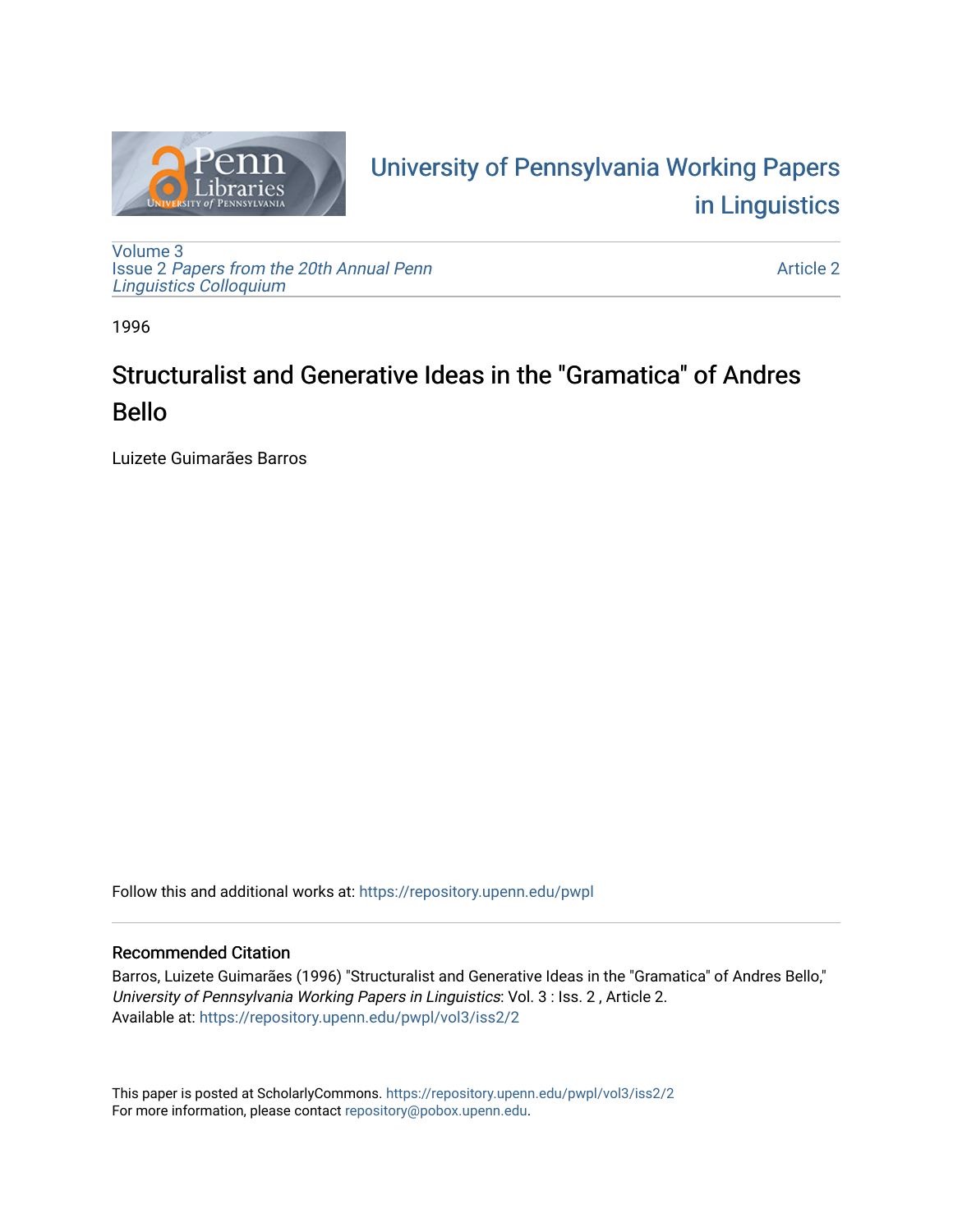Structuralist and Generative Ideas in the "Gramatica" of Andres Bello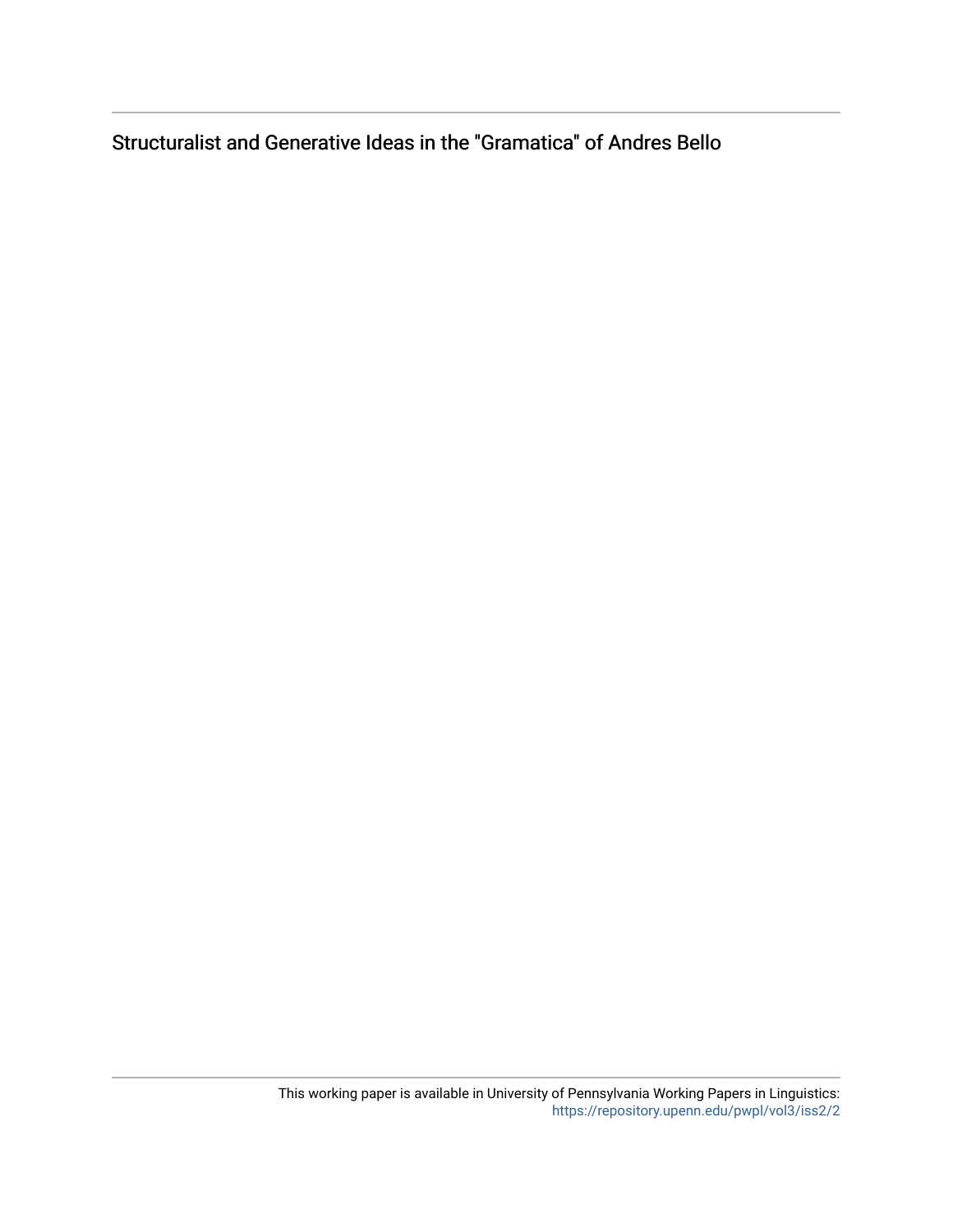## **Structuralist and generative ideas in the "Gramatica" of Andres Bello**

Luizete Guimarães Barros

### **1. Introduction**

The question that motivates this paper is, briefly put, how distinct tendencies in modern linguistics are to be found in earlier authors. That question involves here the grammatical studies of the Venezuelan philologist Andres Bello (born in Caracas, 1781-died in Santiago, Chile, 1865), to whom we owe one of the earliest Spanish grammars written in America, namely, the *Gramatica de la lengua Castellana destinada al uso de los americanos*  (GCA, henceforth), published in Chile in 1847. In addition, Bello also wrote a shorter article on the verb called Análisis ideológica de los tiempos de la conjugación castellana (AIT, henceforth), published a year after GCA, thought it was written much earlier, around 1810.

One can recognize two trends in these two works, both explicitly stated in the prologues. Their antagonistic inspiration, nurtured in the last two centuries, can be summarized as follows:

(1) First, the universalist ideas of a "philosophical grammar", which presupposes  $a$ common substrate to all languages and originated with the grammars of El Brocense (1585) and Port-Royal (1660). It gained new impetus during the second half of this century with the generativism.

(2) Secondly, the empiricist trend which intends to describe languages formally, using methods applied by the comparative method in use during the late nineteenth century.

The opposition between a general and a particular grammar is clearly reflected in Bello's prologues. In GCA Bello is concerned with describing one particular language, the Spanish variety used in the American colonies. As Bello had said: *"Una cosa es la gramatica general, y otra la gramatica de un idioma dado."* (It is one thing the general grammar and another the grammar of a particular language.). On the other hand, AIT has a more universal focus by describing the Spanish verbal system as a prototypical system for all languages. Thus AIT is more concerned tacitly with the general productive principle that controls all speakers.

#### **1 .1. Structural features**

Barry L. Velleman, who wrote extensively about the methodology and sources used by Bello in GCA, saw in this work an affinity with later structuralism rather than traditional philology (Velleman 1974, 1978). Velleman recognizes two trends in Bello's grammatical studies: (I) universalist present in his early studies, e.g. AIT and (2) empiricist which began around 1830 and shows the influence of English empiricism. Some features of GCA that point toward a Bello as a forerunner of structural ideas are the following ones:

Oscar Sambrano Urdaneta, who wrote a chronological sketch of Bello in Obra literaria de Andres Bello (Caracas: Ayacucho), 1979, p. 618, puts forth 1809 *as* the date for AlT. Furthermore, Federico Alvarez, in his "Bello y el periodismo chileno" (in Andres Bello, La Habana: Casa de las Americas), 1989, p. 159, states that Bello published his article on the theory of the verb around the time he was living in London, that is, between 1810 and 1829.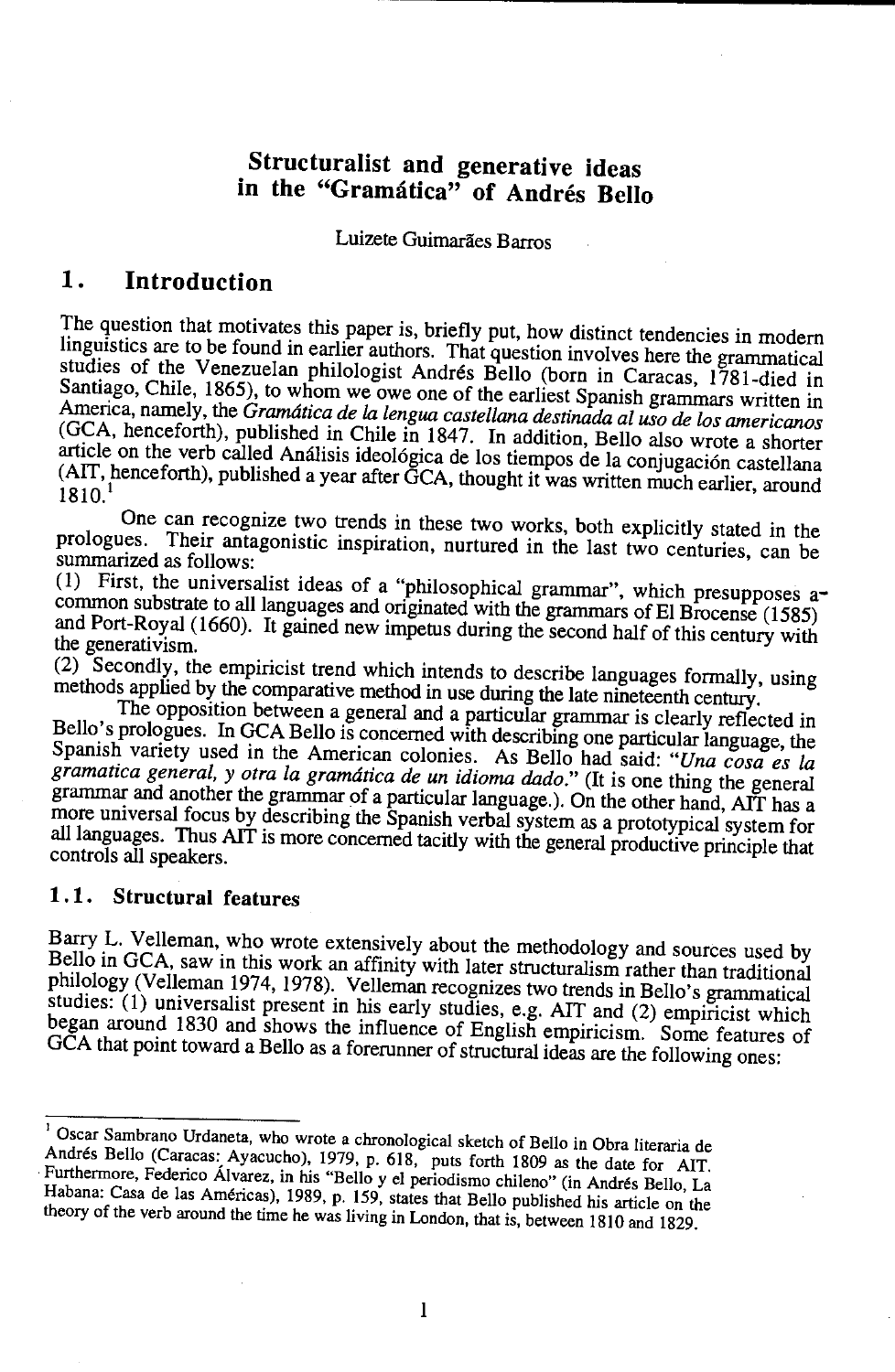#### **1** . 2. **Language and Thought**

In the GCA's prologue, Bello disclaims the current view of language as a mere reflection of thought:

"No debemos, pues, trasladar las afecciones de las ideas a los accidentes de Ia palabra. Se ha errado no poco en filosofia suponiendo a la lengua trasunto fiel del pensamiento." (GCA: 29) $^2$ 

This identification between the word and its referent opens the possibility of associating the biological and linguistic gender, a common practice among the contemporary grammars. Bello attempts to distinguish the noun gender through the adjective linked to the noun and limits the scope of the analysis to linguistic gender (GCA:45-6). Furthermore, he posits that for a word like "muerte" (feminine), its association with the female sex is due to the adjective form which is attached to the noun. Though this explanation seems to confuse the concept with the word, Bello avoids "animist" solutions and, instead, seeks a more formal account of gender of words.

His bipartite classification of adjectives needs special mention. One group serves a specifying function, by which the meaning of the noun is completed, e.g. *animales mansos*  'tamed animals'. The second group contains generic adjectives which explain what's common to all particular instances of the noun, e.g. *mansas ovejas* (idem.)

If GCA tends to view language through a formalist prism, the prologue of AIT, in contrast, manifests Bello's preoccupation with the present interest with how speakers process information during the act of speech<sup>3</sup> and how to describe the mental act that each verbal tense represents.

The GCA prologue denies any identity between language and thought, and it begins to delineate the gap that linguistics and philosphy will begin to form in this century. This goal differs from what he sets to do in AIT, namely, a "philosophical study of language" and its discovery of the mental procedures responsible for language (AIT:416). The logical nature of Bello's linguistic analysis stems from the rationalism prevailing at the time.

#### **1. 3. Signifier & signified**

The form-meaning dichotomy of traditional grammar was replaced by the linguistic levels (phonological, syntactic & semantic) of structuralism. Bello distinguishes different functions for the dictionary and the grammar. While the former contains the meaning of the word root, the latter provides the inflections (morphology) and their combinations (syntax) (GCA:30). This classification stems from Bello's view that words can be categorized in terms of their degree of dependency and combinability to other words rather than semantic content.<sup>4</sup> Thus Bello defines the noun as the word having a subject role as well as others.

For Velleman this definition shows a desire to classify forms on the basis of their potential to occupy syntactic slots in a large structure, and is therefore superior to the previously ubiquitous references to 'name of substance"'. Bello rejects the traditional

<sup>&</sup>lt;sup>2</sup> We should not translate the subtleties of ideas to words' properties. Much wrong has been done in philosophy in presupposing language as the exact copy of thought.<br><sup>3</sup> "...lo que pasa en el entendimiento cuando hablamos." (AIT: 417)

<sup>&</sup>lt;sup>4</sup> "En realidad, las varias clases de palabras no difieren unas de otras por su signficado, sino por su conexión y dependencia en el lenguaje." (In reality, the various word classes do not differ from each other for their meaning but their connection and dependency in the language.) Quoted in Velleman (1978:57).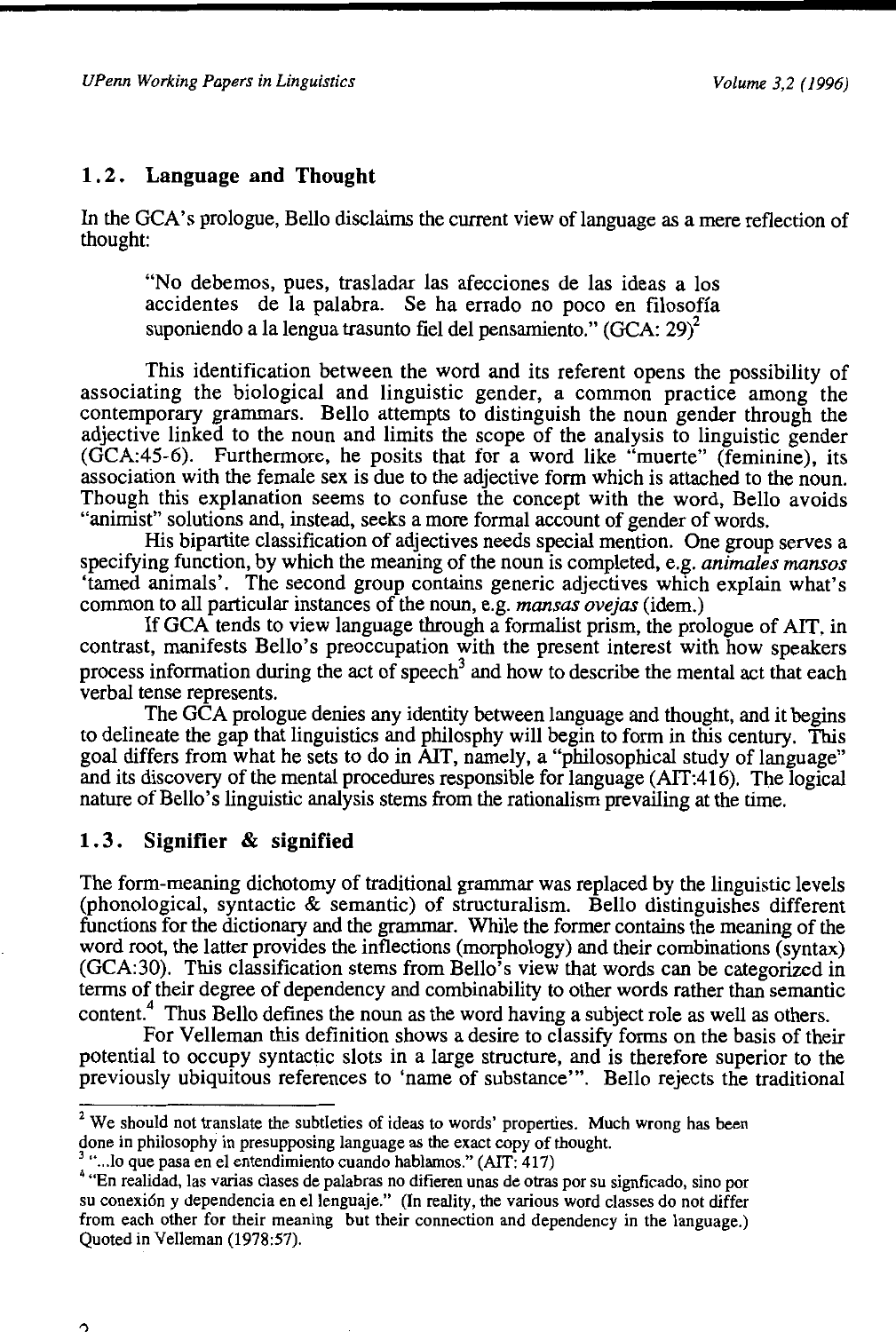definition of the verb as "that part of the sentence which stands for the movement or action  $\frac{1}{2}$  beings, then impression upon our senses or, even, the abstract relationship it holds between two ideas." In Bello's view, this definition of the verb is more akin to a listing of semantic features (GCA:58).

Based on a syntactic criterion, Bello also rejects the classical interpretation of the verb as copula plus attribute (to love = to be + loved) which "has no philosopical foundation nor a practical application in speech" (GCA:56).

#### **1. 4. Synchrony & diachrony**

Velleman regards Bello as one of the first hispanists to approach language facts within a well-defined stage, identifying a synchronic and diachronic dimension in language. Indeed, Bello is explicit in this question, regarding the "history" of words not part of the domain of the grammar of a language. 6

Vicente Salva, a pioneer among grammatical studies for his attempt to describe the "actual Spanish language" influenced Bello for his insistence on forming a corpus. For Salvá the corpus consisted mainly of contemporary Spanish literature, which was extended to earlier periods with Bello. (Salva 1988, vol. 1:121). For example, Bello considers erroneous the historical explanation for ellipsis of "ser" (to be) in the phrase "se jacta de valiente" (to brag oneself being brave) common in Cartesian-like grammars and synchronically unfounded.<sup>7</sup>

#### **1. 5. Arbitrariness & Naturalness**

Structuralism postulated language as a system formed by arbitrary signs that carry out their functions according to the syntagmatic structure they are a part of. Bello makes use of similar ideas and favors the study of particular grammars: "El habla de un pueblo es un sistema artificial de signos, que bajo muchos aspectos se diferencia de los otros sistemas de la misma especie: de que se sigue que cada lengua tiene su teoría particular, su gramática (GCA:27).<sup>8</sup>

Alonso regards Bello's definition akin to Saussurean ideas since he sets down: (1) a speech community is an (2) artificial, (3) system of (4) signs.

One particular phrase of Bello has been quoted to demonstrate his originality with respect to Saussure: "En el lenguaje lo convencional y arbitrario abraza mucho más de lo que comúnmente se piensa."  $(GCA:29)^9$  One must highlight the word arbitrary since it has kept some remnants of the universal grammar which opposes what's natural to what's arbitrary. Thus, in his word classification he identified principal to what's Thus, in his word classification he identifies primitive and natural

<sup>&</sup>lt;sup>5</sup> "...la parte de la oración que significa los movimientos o acciones de los seres, la impresión que éstos causan en nuestros sentidos, y algunas veces el estado de estos mismos seres, o relación abstracta entre dos ideas." (GCA:58)

<sup>&</sup>lt;sup>6</sup> "Ver en las palabras lo que bien o mal se supone que fueron, y no lo que son, no es hacer la gramatica de una lengua, sino su historia." ( To identify what words were supposed to be in the past, and not what they are, does not belong to the realm of grammar but history.)

Amado Alonso (1989:548) sees in Bello's interpretation an antecedent to Sausurre's dichotomy between synchronic and diachronic linguistics.

A speech community is an artificial system of signs, which differentiates itself from the other systems. Thus, one may conclude that each language has its own particular theory, its own grammar."

<sup>&</sup>lt;sup>9</sup> 'In language, the conventional and arbitrary ranges beyond what it is commonly thought.'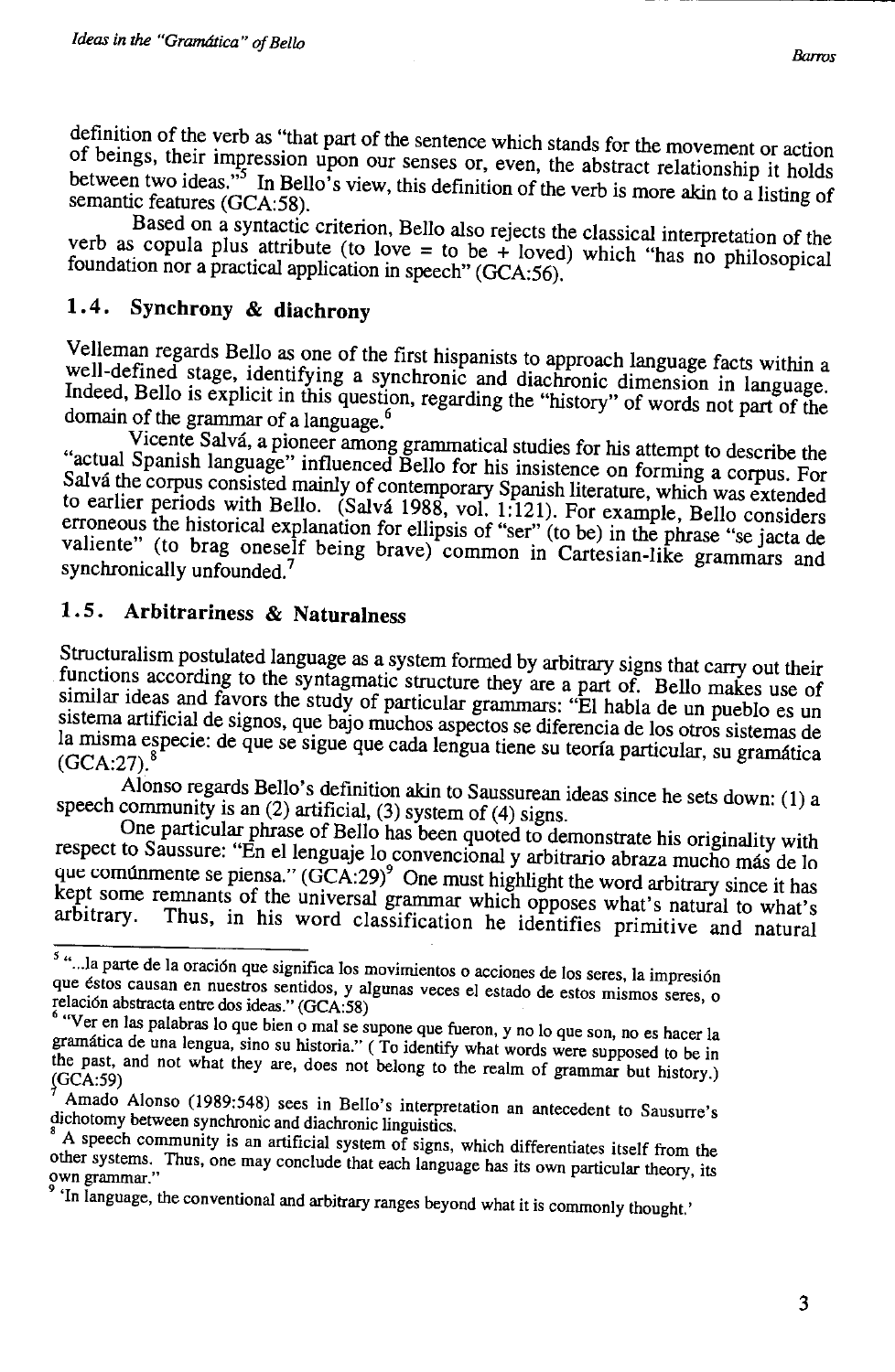functions: Como el verbo es palabra esencial y primaria del atributo, el sustantivo es la<br>palabra esencial y primaria del sujeto." (GCA:43)<sup>10</sup>

## **2. Generative characteristics**

So far we have examined the characteristics pointed out by Barry L. Velleman regarding a Bello described as a structuralist, notwithstanding some comments about deviations to that norm. In the following pages we will examine Bello's relation to his pioneering ideas to generativism.

Chomsky has been criticized for his interpretation of Cartesian linguistics and that his ideas are not really Cartesian since Descartes never studied language (Joly 1977 & Aarsleff 1970). Aarsleff (1982:171) claims that Chomsky excludes from his list rationalists such as Locke and Condillac. These philosophers were translated by Bello during his youth and they influenced his development as a grammarian and philosopher.

The criticisms against Chomsky are based on his assertion that generative theory originates in the sixteenth century rationalism. *In Cartesian Linguistics* (1966) and *Language and Mind* (1968) Chomsky explains his formulation of the theory in *Syntactic structures* (1957) as the development of the logicist tradition which has its tenets in the Grammar of Port Royal (1660) and the *Minerva* of Sanctius ( 1585). Despite the opposition to this claim, we will sustain some of Chomsky's postulates such as Port Royal's predecessor of generative theory. <sup>11</sup>

### **2.1 . Theory of the proposition**

Chomsky sustains that an original facet of the Port Royal School was to establish the sentence as the minimal unit of linguistic analysis.

Bello only recognizes one universally valid grammatical unit. According to Bello, three units make up universal grammar: (1) thought is expressed by means of sentences, (2) all sentences consist of a subject and a predicate, and (3) all subjects consist of a noun which refers to an object and the predicate which consists of the verb and other words (GCA:28-9).

This type of proposition reminds one of the noun and verbal phrases that head tree structures. Both rationalists and generativists strongly advocate the creative power of language and its role in cognitive processes, as manifested, for example, in the recursive power of language.

The declarative sentences occupies the central role in this type of grammars such as Port Royal's and Bello's. Interrogative and exclamative sentences are not part of this model

## **2. 2. Logicist theory**

The human being is defined in Cartesian terms as a logical animal and his language, though not being logical all the time, shows this nature. All languages have an identical deep base, but surface forms are different for each language. The Grammar of Port Royal has two types of constructions in language: simple and figurative.

The simple construction might be compared to the deep structure of

 $10^{\circ}$  Since the verb is the essential and primary word of the attribute, the noun is the essential and primary word of the subject.'  $\frac{11}{11}$  In this respect, see Robin (1969).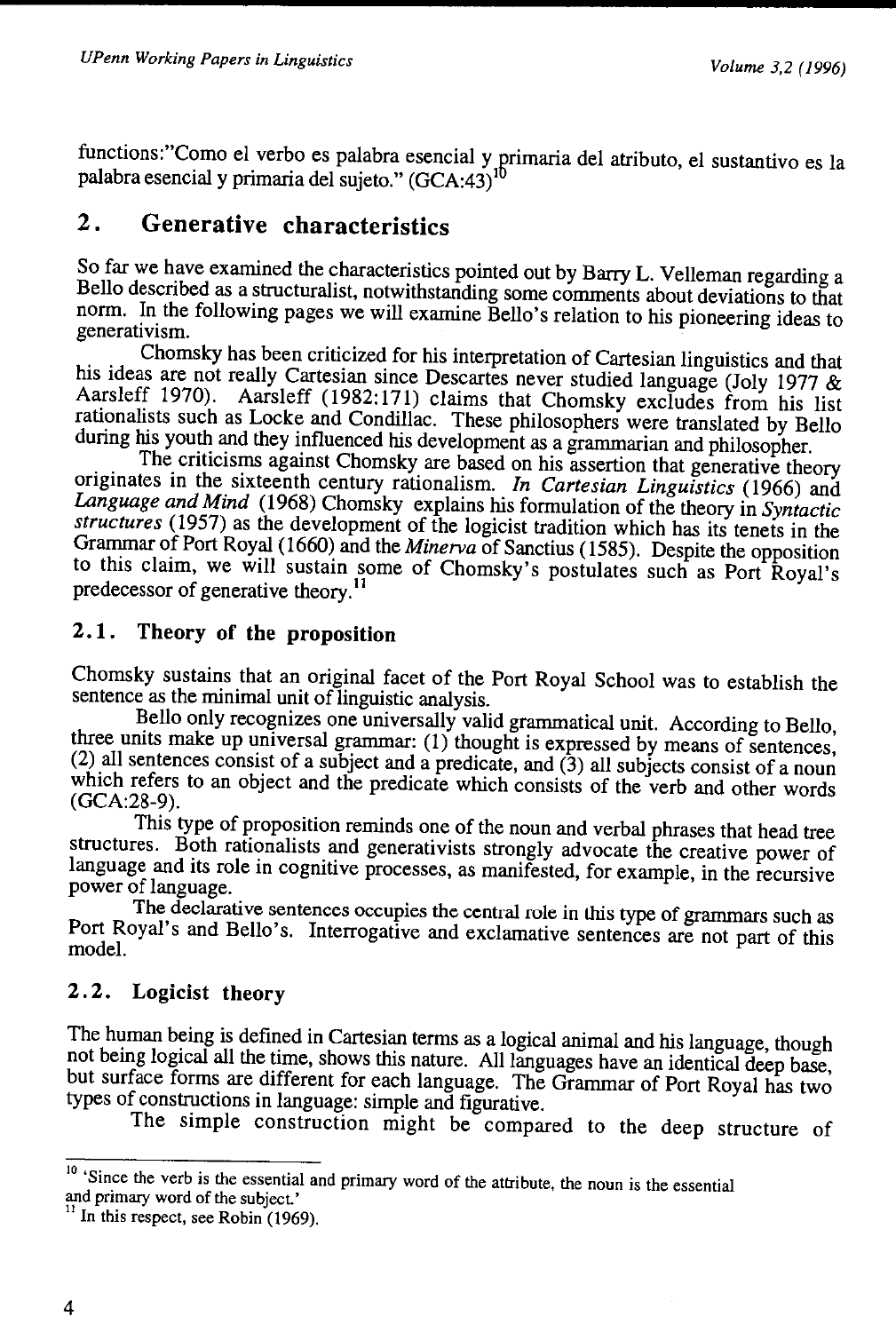The recognition of a logical base subjacent allows to establish primary and natural senses which moves Bello to define the verb the as the primary and essential attribute (GAC:43).

Generative grammar, concerned with the common origins through the analysis of language origins, identifies certain features (primary and natural) common to human language. Thus, Bello contends that certain constructions participate of the verb (GCA:150). Passive voice can be derived from the active voice which is achieved when the verb has a complement.

The verbal classification in AlT is based on the meanings of tenses. Three primary tenses (present, past and futuro) are correlated with concepts such as concomitance, anteriority, posterity in order to exploit the Spanish conjugation. The present perfect indicative is given the name of "copreterito" indicating thus the concomitant action to another verb in the past. Bello explains the verbal system with four modes: indicative, common subjunctive, hypothetical subjunctive and the optative.

Bello, following a chronological order, sets up the the primary usage for the verbal forms and the usage that deviate in their temporal sense. One finds there expressions similar to those of generativism: " futuro pasa a presente" (AIT:443).

In AlT Bello defines some fixed senses, idioms and expressions used with constant laws that are uniform throughout languages. Bello strongly believes this and claims that while tense analysis is treated within Spanish conjugation, the procedures and methodology are essentialy the same.

#### 2. 3 . **Theory of uniformity**

Searching an origin has as its intentions two principles that are recognized because of their identification in opposition to art. This aim would have no sense unless there were a theory common to many scholars such as the theory of uniformity. This theory is the corollary to universal thinking by Descartes and Locke and is based on the postulate of the French Revolution and its emergence of liberalism.

Bello seeks the ideal of uniformity, analtzing language through associations that reveal regular processes that go against linguistic diversity.

Bello reduces the irregularities in the Spanish verbal conjugation, giving thirteen classes of verbs and looks for regularity: "I doubt that some Romance languages are so regular...in the irregularity of their verbs such as Spanish" (GCA: 191).

His definition of language is: "A language is like a living organism: its vitality does not consist in the identity of the elements but in the regular uniformity those functions play" (GCA:33). Furthermore, as an explanation to his methodology, Bello describes: " Meaning inflexions of the verb present a chaos, in which everything seems arbitrary, irregular and capricious. But, after analysis, such an order is apparent, and, instead, a system of general laws that function in absolute uniformity and susceptible of being expressed in formulas, they can combine and decompose just like algebra." (AIT:416).

#### **2. 4. Theory of inversion**

Another crucial question for universal grammar is the topic of ellipse or inversion that in general terms involves a relation among deep and surface forms. The grammar of Port Royal postulated that some words such as the verb relate to other classes, which were just abbreviations or substitutes.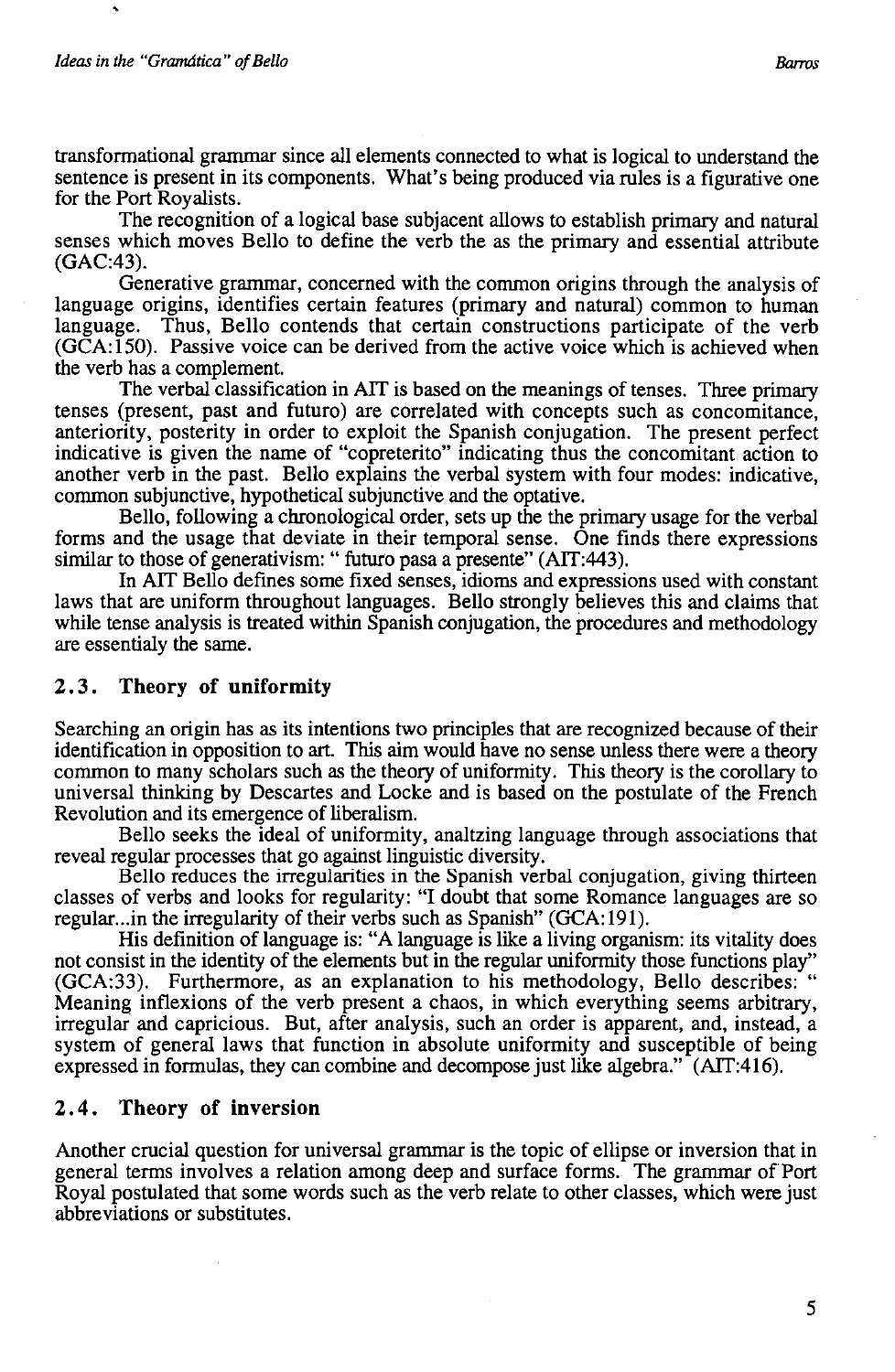The common structure to all languages was defined deductively de agreement between Latin and then establish a logical and natural order. Even if Bello had classified the interjection as one of the seven classes, he saw problems in their categorization since Bello defined the interjection as an abbreviate sentence with an underlying first person subject and an attribute expressing emotion. The syntactic definition created an intriguing dilemma for Bello. Syntactically independent, the interjection must be considered a sentence equivalent. The sentence, for Bello, was an union of subject and predicate; these, however, can only underlie interjections. Thus, in order to define the interjection syntactically, Bello was obliged to postulate an ellipsis inherently contrary to a concept of grammatical description that was to be limited to observed events.

Some of the authors that view Bello as a forerunner of generativism: Rivero (1977 and Demonte (1977). Riveros recognizes, for example, that despite the different propositions, certain currents of generative grammar arrive to analogous conclusions as those elaborated by Bello. Indeed, she sees a similarity between her theory of elliptical verbs that govern the subjunctive and the imperative with abstract verbs.

Demonte warns that Bello seems to refer to other levels of analysis other than the surface level in his treatment of the ellipsis of verbs like "poder" (to be able) and "deber" (must) before infinitives as in "no tengo que comer" (I don't have anything to eat) or "no sabia si retirarse" (He didn't know whether to retire or not). The explanation presupposes the ellipsis of the verb in order to elucidate the composition of the phrases. However, Demonte warns about the danger of attributing to Bello's theory some kind of mental analog to the deep structure of generativism.

## **3. Conclusion**

For Chomsky, generative grammar is not new, but rather stems from the logicist tradition. The grammar of a language describes an idealized model of linguistic competence and, referring to what a language could possibly be, acceptable forms are transmitted.

A structuralist grammar starts from the empirical observation that through deductive reasoning, one can explain a linguistic system in particular. Spatial and time delimitation of observable facts, and the primacy of oral language gain recognition with Saussure, whose theory opposes itself to the prescriptive grammar.

Andrés Bello, a receiver of a long grammatical tradition, views ideas that were developed a century later with rigor a school that had lay down a model for the description of Spanish.

#### **References**

- Aarsleff, Hans. 1970. The History of Linguistics and Professor Chomsky. *Language* 46: 570-586.
- Aarsleff, Hans. 1982. *From Locke to Saussure*. Minneapolis: University of Minnesota Press.
- Alonso, Amado. 1989. Introducci6n a los estudios gramaticales de Amdres Bello. En *Andres Bello.* La Habana: Casa de las Americas, p. 548.
- Bello, Andres. 1984 (1847). *Gramatica de la lengua castellana destinada al uso de los americanos.* Madrid: EDAF.

Bello, Andrés. *Análisis ideológica de los tiempos de la conjugación castellana.* 

Chomsky, Noam. 1968. Language and mind. NY: Harcourt Brace Jovanovich.

Demonte, Violeta. 1977. *La subordinación sustantiva*. Madrid: Cátedra.